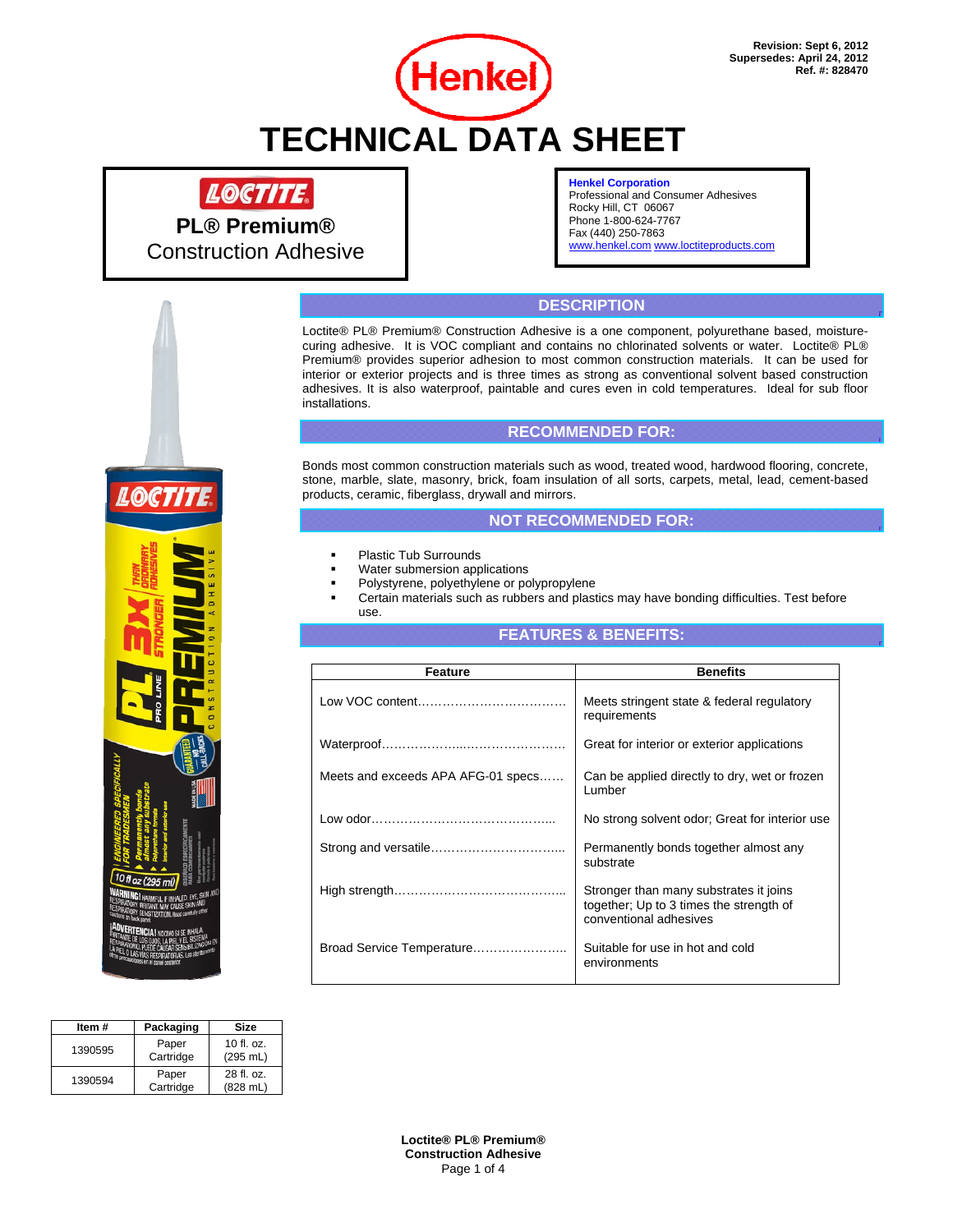#### **COVERAGE**

#### For a 10 fl. oz. cartridge:

A ¼" (6 mm) bead extrudes approximately 30.6 ft (935 m). A 3/8" (9.5 mm) bead extrudes approximately 13.6 ft. (4.1 m).

#### For a 28 fl. oz. cartridge:

A ¼" (6 mm) bead extrudes approximately 85.8 ft (26.1 m). A 3/8" (9.5 mm) bead extrudes approximately 38.1 ft (11.6 m).

# **DIRECTIONS**

#### **Tools Typically Required:**

Utility knife, caulking gun, trowel, tool to puncture cartridge seal, plant mister bottle containing water.

#### **Safety Precautions:**

Wear gloves. Cured adhesive on bare skin will not come off immediately with washing and will cause skin to darken. Cured adhesive and discolouration will come off in about 3 days.

#### **Preparation:**

Use above 40°F (4°C). Surfaces must be clean and free of frost, standing water, grease, dust and other contaminants. Pre-fit all materials and protect finished surfaces. If using cartridge format, cut nozzle at a 45° angle to desired bead size and puncture inner seal. Be very careful not to allow Loctite® PL® Premium to cure on a finished surface.

#### **Application:**

Apply adhesive to one surface of the material being bonded. Press the surfaces firmly together. Materials may be repositioned within 45 minutes after applying the adhesive. If bonding two non-porous surfaces (such as foam, metal and fiberglass), add water in the form of a very light or atomized spray from a plant mister bottle to the extruded adhesive. The repositioning time will then be reduced to less than 30 minutes. Use mechanical support for 24 hours while the adhesive cures.

#### **Clean-up:**

Clean tools and uncured adhesive residue immediately with mineral spirits in a well-ventilated area to the outdoors. Remove cured adhesive by carefully scraping with a sharp-edged tool.

# **STORAGE AND DISPOSAL**

Not damaged by freezing. After completion of work, seal cartridge nozzle tightly with aluminum foil. Wrap the foil tightly around the nozzle and seal it with tape. Applying petroleum jelly around the opening before sealing with aluminum foil can create a more airtight seal. Product cures with exposure to moisture. Use an approved hazardous waste facility for disposal.

# **LABEL PRECAUTIONS**

**WARNING!** Contains hydrotreated light petroleum distillate, Methylene bisphenyl diisocyanate, talc, silicon dioxide. May cause eye irritation. May cause dermatitis and allergic responses. Repeated or prolonged contact with skin may cause sensitization. Avoid contact with skin, eyes and clothing. Inhalation of vapors may cause irritation and intoxication with headaches, dizziness and nausea. Avoid breathing of vapors. Open all doors and windows to ensure fresh air entry during application and until all odors are gone. Ingestion may cause irritation. **KEEP OUT OF REACH OF CHIDREN.** 

**FIRST AID:** In case of skin contact, wash off quickly with plenty of water, then soap and water. If in eyes, flush thoroughly with plenty of water for 15 minutes, seek medical attention. If inhalation causes physical discomfort, remove to fresh air. If discomfort persists or any breathing difficulty occurs, seek immediate medical attention.

#### **Refer to the Material Safety Data Sheet (MSDS) for further information**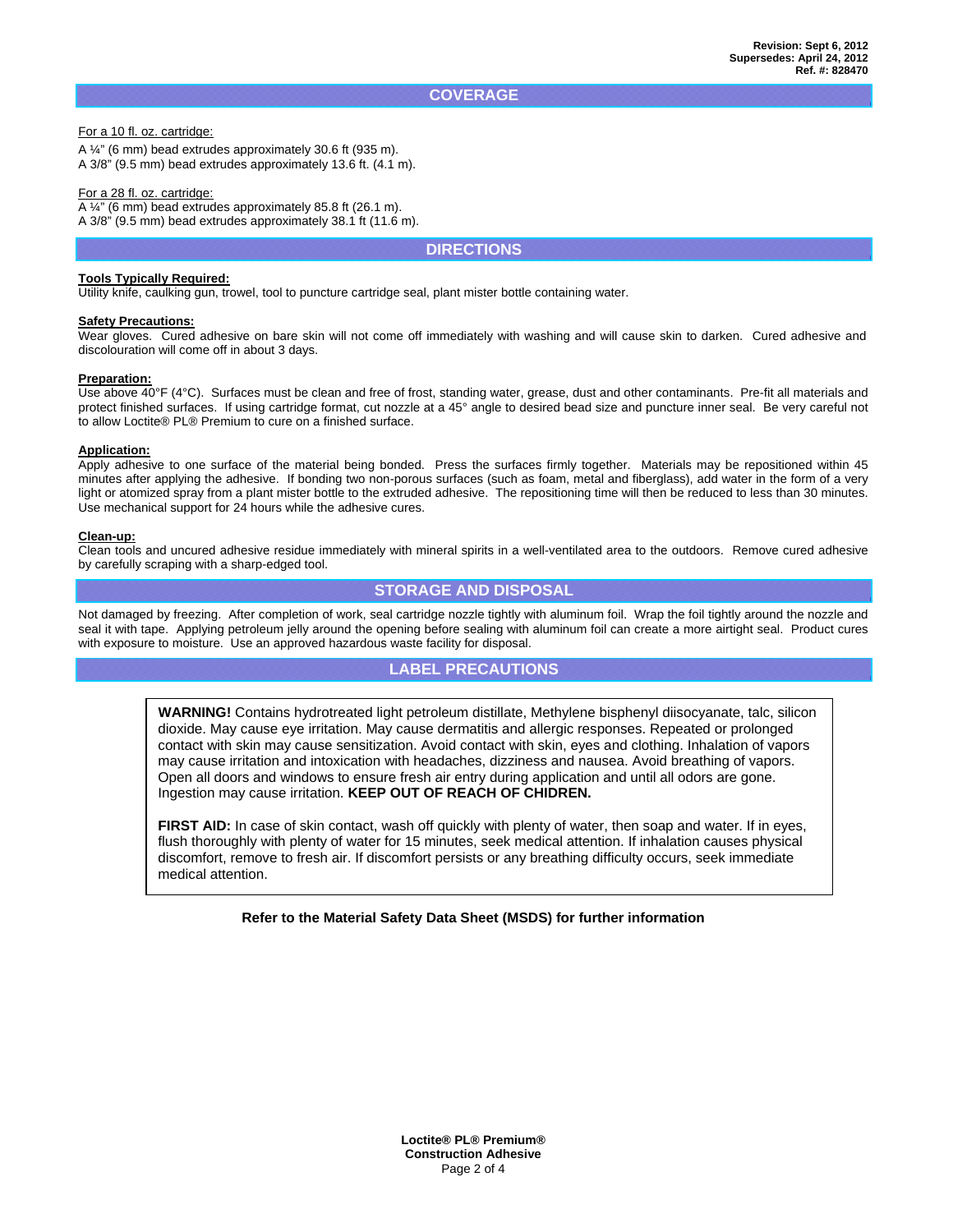# **DISCLAIMER**

The information and recommendations contained herein are based on our research and are believed to be accurate, but no warranty, express or implied, is made or should be inferred. Purchasers should test the products to determine acceptable quality and suitability for their own intended use. Nothing contained herein shall be construed to imply the nonexistence of any relevant patents or to constitute a permission, inducement or recommendation to practice any invention covered by any patent, without authority from the owner of the patent.

# **TECHNICAL DATA**

| <b>Typical Uncured Physical Properties:</b>  |                                                                                                   | <b>Typical Application Properties</b>           |                                                                                               |
|----------------------------------------------|---------------------------------------------------------------------------------------------------|-------------------------------------------------|-----------------------------------------------------------------------------------------------|
| Color:                                       | Tan                                                                                               | Application Temperature: Apply above 40°F (4°C) |                                                                                               |
| Appearance:                                  | Thick paste                                                                                       | Open Time:                                      | 30 minutes                                                                                    |
| Base:                                        | Polyurethane                                                                                      | Dry Time:                                       | 24 to 48 hours @ 25°C (78°F) and 50% RH<br>Cure time is dependent upon temperature,           |
| Viscosity:                                   | 550,000 cps<br>@ 5 rpm @ 75°F (24°C)                                                              |                                                 | humidity, porosity of substrate and amount of<br>adhesive used.                               |
| Flash Point:                                 | 250°F (121°C)                                                                                     | Odor:                                           | Minimal                                                                                       |
| Specific Gravity:                            | 1.26                                                                                              | <b>Clamping Time:</b>                           | 24 hours                                                                                      |
| Weight:                                      | $10.8$ lbs/gal                                                                                    | Clean Up:                                       | Clean up uncured adhesive residue with mineral<br>spirits. Scrape away cured adhesive using a |
| Solids Content:                              | 90% by weight                                                                                     |                                                 | sharp-edged tool.                                                                             |
| VOC Content:                                 | 45 g/L (4% by weight)                                                                             |                                                 |                                                                                               |
| Shelf Life:                                  | 12 months from date of manufacture<br>(unopened)                                                  |                                                 |                                                                                               |
| Lot Code Explanation:                        | 3L0028HP11                                                                                        |                                                 |                                                                                               |
| (Lot code is stamped<br>on bottom plunger of | $0 =$ Last Digit of Year of Manufacture<br>028 = Day of Manufacture based on<br>365 days per year |                                                 |                                                                                               |
| cartridge)                                   | For example:<br>$0028 =$ January 28, 2010                                                         |                                                 |                                                                                               |
| <b>Typical Cured Performance Properties</b>  |                                                                                                   |                                                 |                                                                                               |

| Color:                                                           | Tan                                                                                                                                                                               | <b>Water Resistance:</b> | Yes                                                                                 |
|------------------------------------------------------------------|-----------------------------------------------------------------------------------------------------------------------------------------------------------------------------------|--------------------------|-------------------------------------------------------------------------------------|
| Cured form:<br>Service Temperature:<br>Long Term:<br>Short Term: | Non-flammable, rubbery solid<br>$0^{\circ}$ F (-18 $^{\circ}$ C) to 160 $^{\circ}$ F (71 $^{\circ}$ C)<br>$0^{\circ}$ F (-18 $^{\circ}$ C) to 250 $^{\circ}$ F (121 $^{\circ}$ C) | Specifications:          | APA AFG-01<br>ASTM D 3498<br>٠<br><b>ASTM C 557</b><br>٠<br>FHA Bulletin UM-60<br>٠ |
|                                                                  |                                                                                                                                                                                   | Bond Strength:           | See charts below                                                                    |